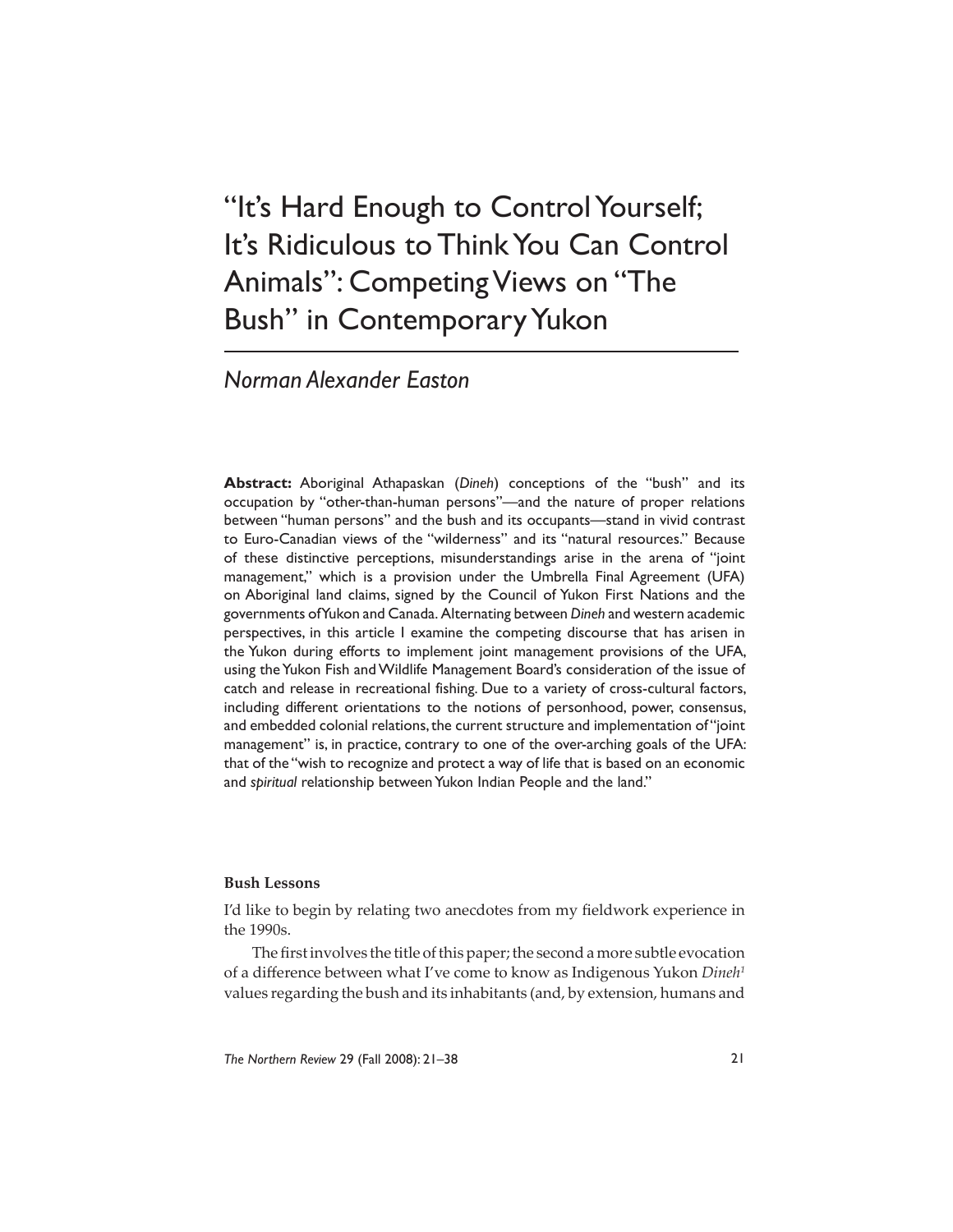the world around us), which are distinctive from my own Euro-Canadian culture's values.

I had spent the better part of a year living with Mr. Joseph Tommy Johnny in his cabin, which sits above *Tsoogot Gaay Niik*—Little Scottie Creek—about two kilometres east of the Alaska border. Mr. Johnny was born further up the Scottie Creek valley before the Alaska Highway was built. In 1942 or '43, when he was a young child, he was transported to Washington State by the US Army for treatment of a severe case of tuberculosis of the skin. There's little doubt that the treatment, which involved cutting off numerous lesions, saved his life. After his recovery, he was released from the sanitarium; since his records indicated that he was an "Alaska Native," the Alaska Native Service returned him to Juneau where he was placed in the care of non-Native foster parents and attended school. Upon his graduation, his foster parents moved to Anchorage, where Mr. Johnny took a job with the intent of entering college in order to study marine biology, a subject he found of great interest.

College, however, was not to be his fate. Rather, as he was walking down one of the streets of Anchorage he was stopped by a person who seemed vaguely familiar. "I know you," the stranger said. "You're Joseph. I know your parents. They think you are dead"—and his life took another turn, this time back into the culture of his birth.

The stranger turned out to be a Nabesna Native who knew his father, Little John or White River Johnny of the Scottie Creek borderlands. He gave Mr. Johnny the money for a bus ticket to the border and saw him aboard. When Mr. Johnny arrived at the Border City Lodge he immediately came upon his older sister, Mrs. Bessie John, who had come to the lodge to pick up some groceries. "I was getting sugar, tea, lard, just sitting there to see the bus come," she recalled to me. "I don't know he's alive. Then he come back, right there. I thought he was a ghost, but he's real. I took him to my father and mother; everyone cry we're so happy."

Mr. Johnny spent the better part of the next decade relearning his Upper Tanana language and culture. He began with his father and co-resident relatives in the borderlands region who were insistent that he be "trained the Indian way." After that he was directed to travel widely through the region, from Gulkana in Alaska to Carmacks in the Yukon, visiting and living with various relatives, learning from them what they had to teach him. Since then he has lived principally in the Scottie Creek valley, hunting and trapping, "looking after the land for my people," most of whom have moved to live in the communities of Beaver Creek, Yukon, Northway, Alaska, or further afield.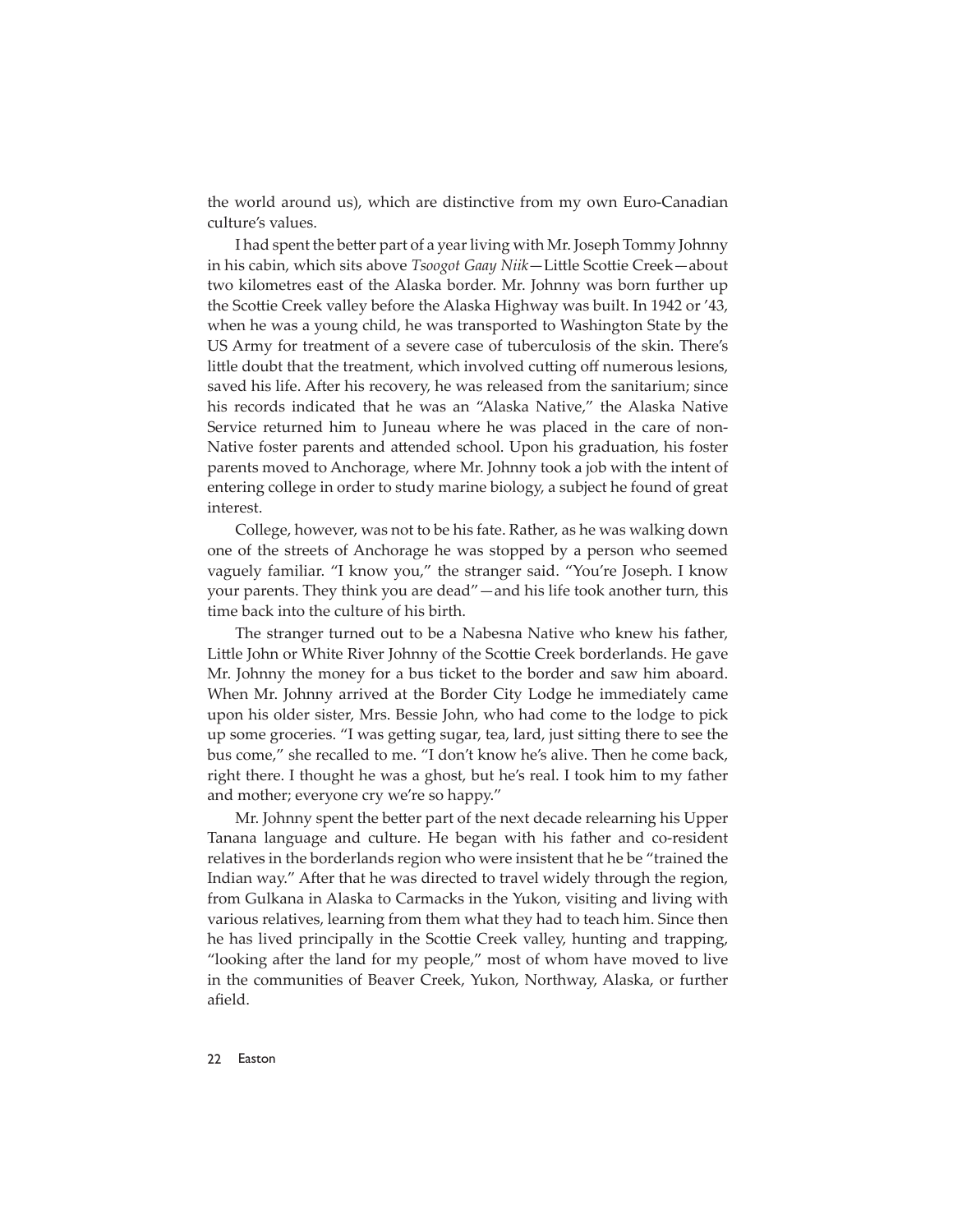I give all this background in order to convey the understanding that Mr. Johnny, though in many respects a very "traditional" Athapaskan person, is not without an understanding of Euro-American culture and science. His choice to return to living in the bush was a concious one, made as a young adult—a decision that required him to reclaim much that he had misplaced in his years outside of the bush in his formative youth.

One day I had returned from Beaver Creek to the cabin we shared on the borderlands; among other goods, I had picked up the most recent *Yukon News* newspaper. In it was an article on the wolf-kill program being carried out by the Yukon Government's then renewable resources department in order to reduce predation pressure on the moose population of the southcentral Yukon. I was interested in Mr. Johnny's perspective on the program so I asked him whether he thought it would work.

> That wolf kill? Those guys, they call that 'management,' 'game management,' 'predator control.'

Me, what do I think about that? I been thinking about that.

Let me ask *you*, Norman: How can you manage something you don't know, don't understand? You know moose? You know wolf? Wolf just trying to make a living, like all of us. A guy's got to eat. They got kids to feed …

The way I look at it, the way I see it, well I'm an old man, lived a long time, maybe a long time yet, I don't know. But the way I see it, I've had a hard enough time controlling myself; it's ridiculous to think you can control animals … They gift to you or they don't. That's their decision.

The second anecdote begins with something that Mr. Johnny's older sister, Mrs. Bessie John, once said to me as we walked down a trail towards her fish camp. It was about mid-morning. She led the way. As she often did when walking a trail she stopped to look around. She waved me to her side and pointed at a spider's web that was spun between two willow branches across a part of the trail. "See that?" she said. "Spider's web. How hard do you think he work, all night long to make that to eat? Indian people walk around that, they say. It's good luck to leave it alone. And if it morning, sun on the other side shining through that onto you, real good luck. You see?"

And then she walked around and on to the fish camp.

A few weeks later we were talking about the trails of the landscape, which both of us were interested in seeing mapped out for the future. She spoke to me of how the trails ran from Scottie Creek in all directions, leading from one camp to another, on to a village, over across the mountains to the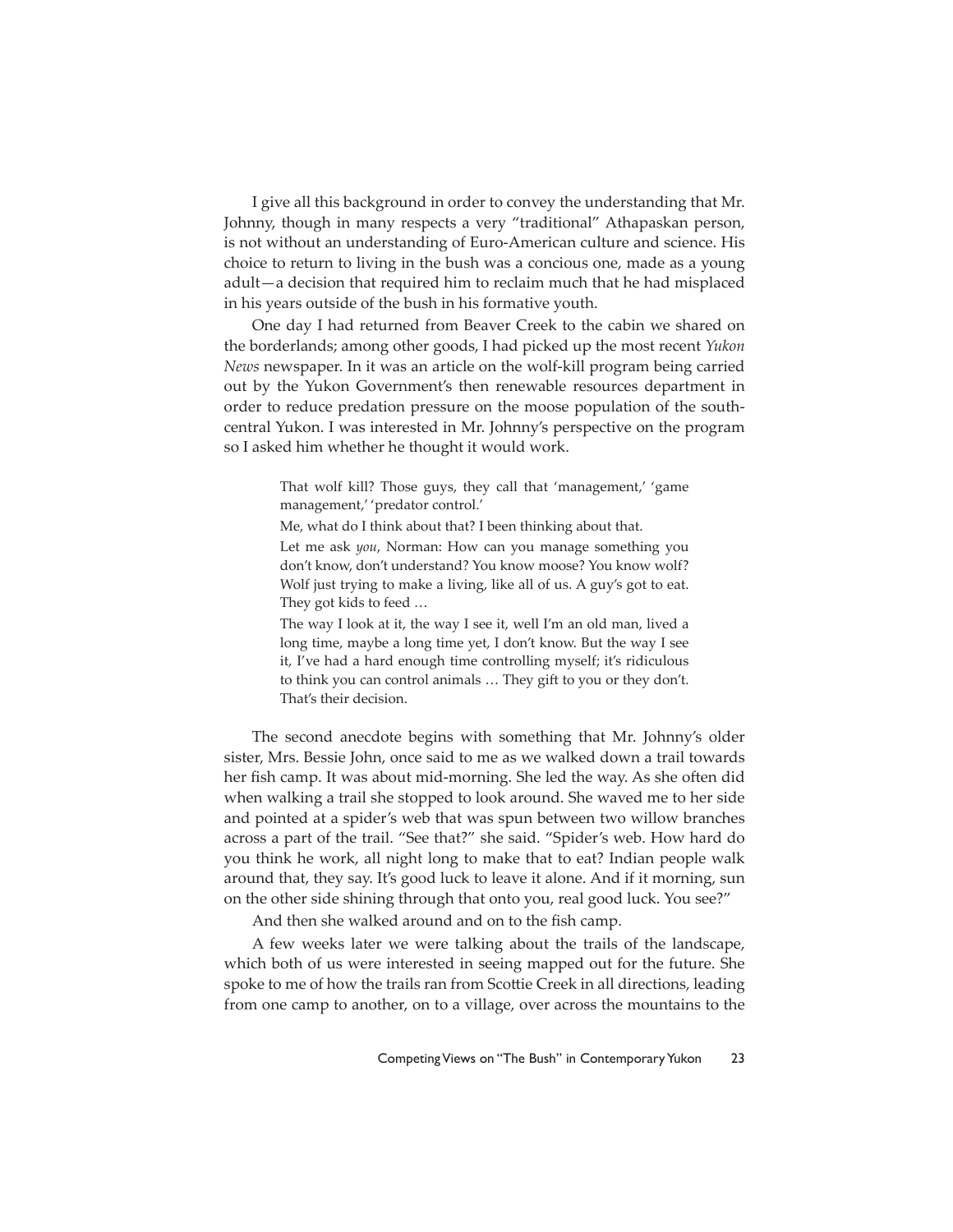Dawson people, and beyond that to the Mackenzie River people. She spoke of how walking a trail was always a contingent action, since although we may know where a trail might lead us if we follow it, we cannot predict who or what we might meet along a trail we set out upon, or how these encounters might change us—for good or ill—or even whether we will continue along the trail set out upon, or turn off in another direction. The final path of our lives depends on an awareness and interaction with who we meet or what we witness along the trails we walk.

She told me that above these earthly trails are other, more ephemeral ones, the trails of heaven, which are walked by the spirits of our ancestors and the spirits of animals. Sometimes the two kinds of trails intersect, a moment when the extraordinary might occur. You have to cultivate a keen physical awareness to follow a trail safely on earth, and a second, well developed, spiritual awareness to meet the trails from heaven.

She summed up her instruction by reference to our earlier trip to her fish camp. "You remember that spider's web? The world is like that. Everything is connected. But you can't always see it. Sometimes you walk right into it without knowing, and you break it apart. You got to look ahead of you, look to see what's coming. You got to pick your trail to keep things together."

#### **"Other-than-Human Persons" and "The Bush"**

Of the many differences between Euro-Canadian and Subarctic Dineh cultures, one of the most perplexing to non-Dineh is the Dineh belief that the world is comprised of a multitude of "persons" who share the same physical and moral universe. Some of these persons have human form, such as Dineh and white people, others have animal or plant form, such as moose and birch tree. This recognition is even extended to geographical places such as streams, lakes, mountains, and glaciers (Cruikshank 2006).

This feature of Dineh culture is shared with many other Native North American foraging cultures. Indeed, it has been a principal focus of anthropological analysis across the Subarctic, particularly among the northern Algonquian speakers such as the Ojibwa (Hallowell 1960), Innu (Speck 1935; Tanner 1979), and Cree (Fiet 1978; Brightman 1993). Within the western Subarctic, focused studies of this topic have been offered to us by Nelson (1983) for the Koyukon, Sharp (2001) for the Chippewyan, and Nadasdy (2007) for the Southern Tutchone Kluane people of the Burwash region. In fact, you are hard pressed to pick up any ethnography of a northern Indigenous foraging culture and not find some space devoted to the topic (e.g., Vanstone 1974; McClellan 1975; Mishler and Simeone 2004).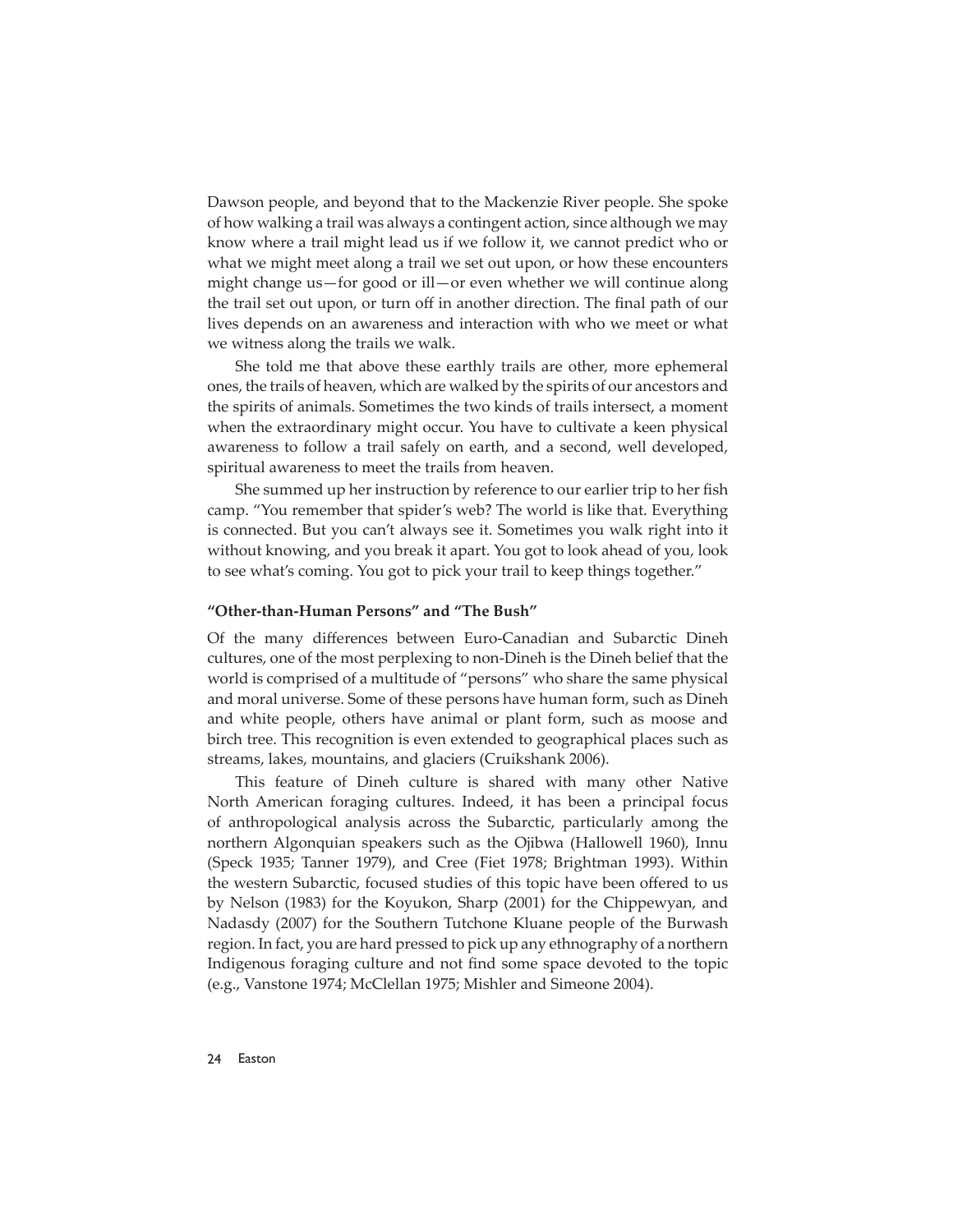Hunting permeates Dineh social life. Indeed, as Nadasdy (2003: 63) observed for the neighbouring Kluane Lake Southern Tutchone Dineh, "hunting is life itself." On the surface of things, such a statement might seem self-evident: in the cold northern forests—a geography incapable of sustained or expansive agriculture, low floral diversity of nutritional significance, and outside the network of international food transportation systems—people in the North must rely on game animals in order to gain the sustenance they need to survive. Within the Dineh world, however, hunting is much more than a means to an end; it is an activity that reaches into practically every aspect of their biological, social, material, intellectual, and spiritual lives. Hunting is *the* defining aspect of Dineh personal identity, social relations, and moral values, in short, of their culture.

To fully appreciate the importance of hunting to Dineh culture, we must understand that the act of hunting is not isolated from a continuum of cultural activities absolutely vital to the moment of the kill, without which Dineh hunting in its cultural form would not be possible. In the Dineh way it is difficult to separate any of the following: thinking and talking about hunting; keeping aware of the comings and goings and particular character of animals through observation of their environment and behaviour; going out into the bush, tracking, and killing an animal; butchering, storing, sharing, cooking, and eating the animal; using its non-edible portions as a material resource in making additional objects, such as fleshers, clothing, and ornaments; ritually offering up portions of flesh or skeletal elements back to the bush; feeling full, content, and thankful at the end of the day; and dreaming of animals in one's sleep—all these comprise elements of Dineh hunting. This stands in sharp contrast to western categorizations, which would normally separate most of these activities and accompanying feelings into something other than hunting; in the western view, hunting may be required to eat, but eating certainly is not hunting.

Hunting continues to permeate Dineh social life today in many village communities and nowhere is this as clear as in the practices of reciprocity and demand sharing among relatives, co-residents (in the past generally the same people), and "hunting partners." In 1929 McKennan observed that the "slayer of a large animal such as a moose or caribou does not acquire the entire carcass but receives only a hind quarter. The ribs and hide go to his partner (*kla*), while the remainder of the animal is distributed among the other members of the camp" (McKennan 1959: 50). This still remains a common and essential practice with many of the residents in the Upper Tanana communities of today (Haynes, et al. 1984; Halpin 1987; Easton 2007; Friend et al. 2007).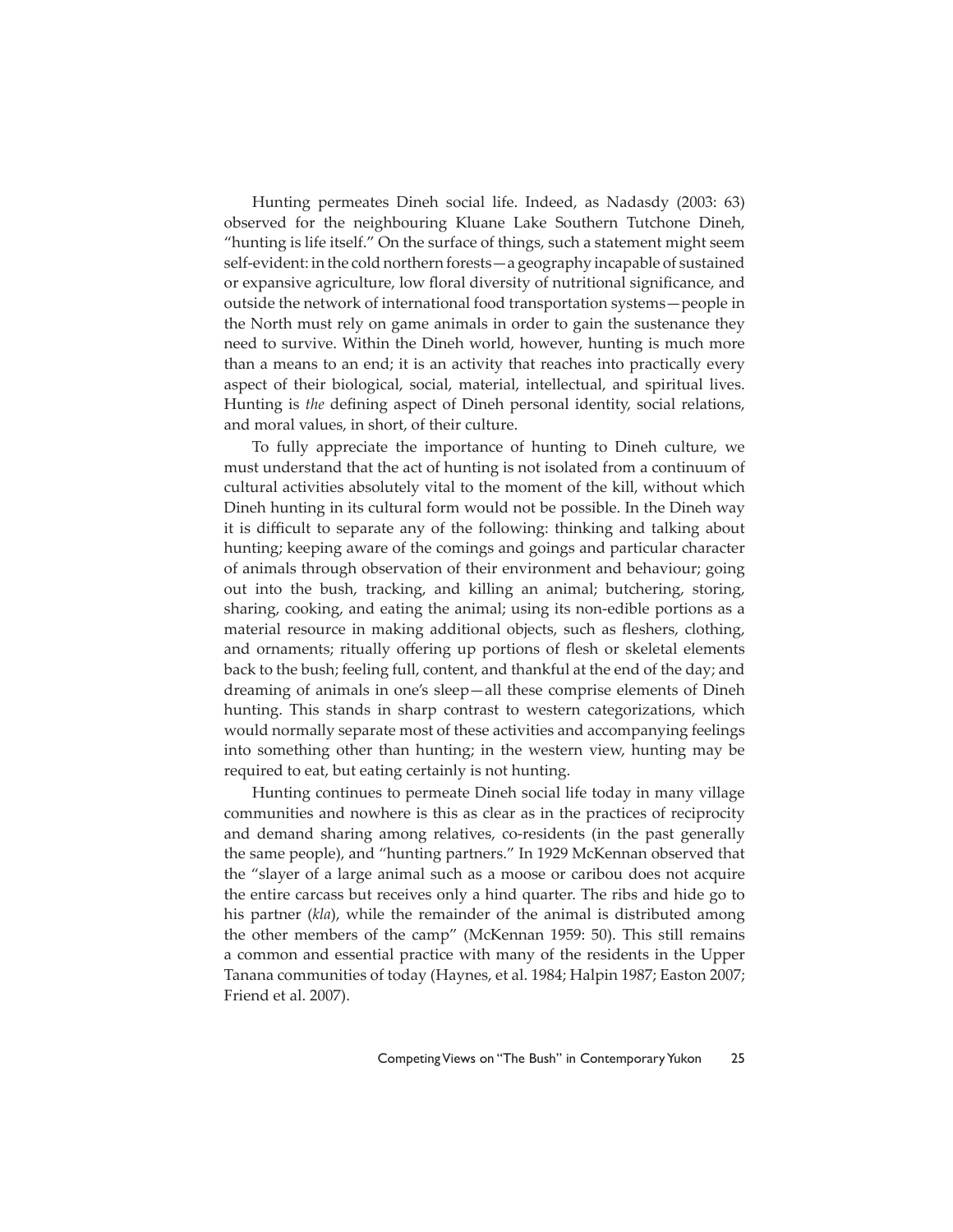For example, while I lived with him, it was a rare moment when there was an abundance of meat at Mr. Johnny's borderline cabin, although he is a skilled and very successful hunter. The meat of each moose carcass, averaging about 500 kilograms each, is largely distributed to others within a few days of each kill, at times leaving him with no meat at all in his camp. While the majority of the meat was taken by close consanguinal and affinal relatives (i.e., those related by blood or marriage, respectively), mostly from Beaver Creek and Northway, but some traveling from Whitehorse, Yukon and Copper Centre, Alaska (distances of 500 and 350 kilometres respectively), a notable proportion of about 20 percent was given to more distantly related Natives who visit his camp once word of the kill is transmitted.

At first, Tommy explained his generosity as an expression of how the failure of others to obtain meat through their own efforts made him feel sorry for them: "Those guys down in Northway are starving, man. They don't get nothing." Later he expressed his sharing in metaphorical terms; "When I eat my own meat, it tastes funny, like rags, but when I eat someone else's, boy, that's good." Later, in the dark over tea one evening, he spoke at length on his relationship to the animals that he kills, how he dreams their presence and respects their offering to him by sharing the meat with others. "If you don't do that, they [animals] know. They're not gonna come back to you, boy, no way. If you don't share that'll be the last one you ever get."

This leads us to another essential component of Dineh hunting—the complex of paradoxical concepts regarding the active role hunter and prey take in the hunt (Hallowell 1960; Tanner 1979; Nelson 1983; Brightman 1993; Nadasdy 2003). Brightman has typified this as a paradox between a benefactive and adversarial model of the hunt.

On the one hand, Dineh conceive of a successful hunt to reflect the desire of the animal to give itself to a hunter who has shown the animal proper "respect" (a term itself laden with multiple meanings; see Nadasdy 2003: 79–94); it is an act of reciprocal exchange—respect is given for meat. Animals also give themselves out of "pity" for the hunger of humans. Animals are also thought to give themselves as an expression of their "love" for humans. These two impulses also imply a form of reciprocity. The poor hungry human is a supplicant for a gift of meat from the animal. The would-be lover attempts to gain favour through gifts and compliments, including the wearing of beautiful articles of clothing prepared by women, and care and decoration of hunting implements. In addition and in return, the killing of an animal simultaneously gives renewal to its own life, as the killed animal's spirit is reincarnated within the newborn of its kind. "Hunter and prey successively renew each other's lives," writes Brightman (1993: 188), "and, indeed, each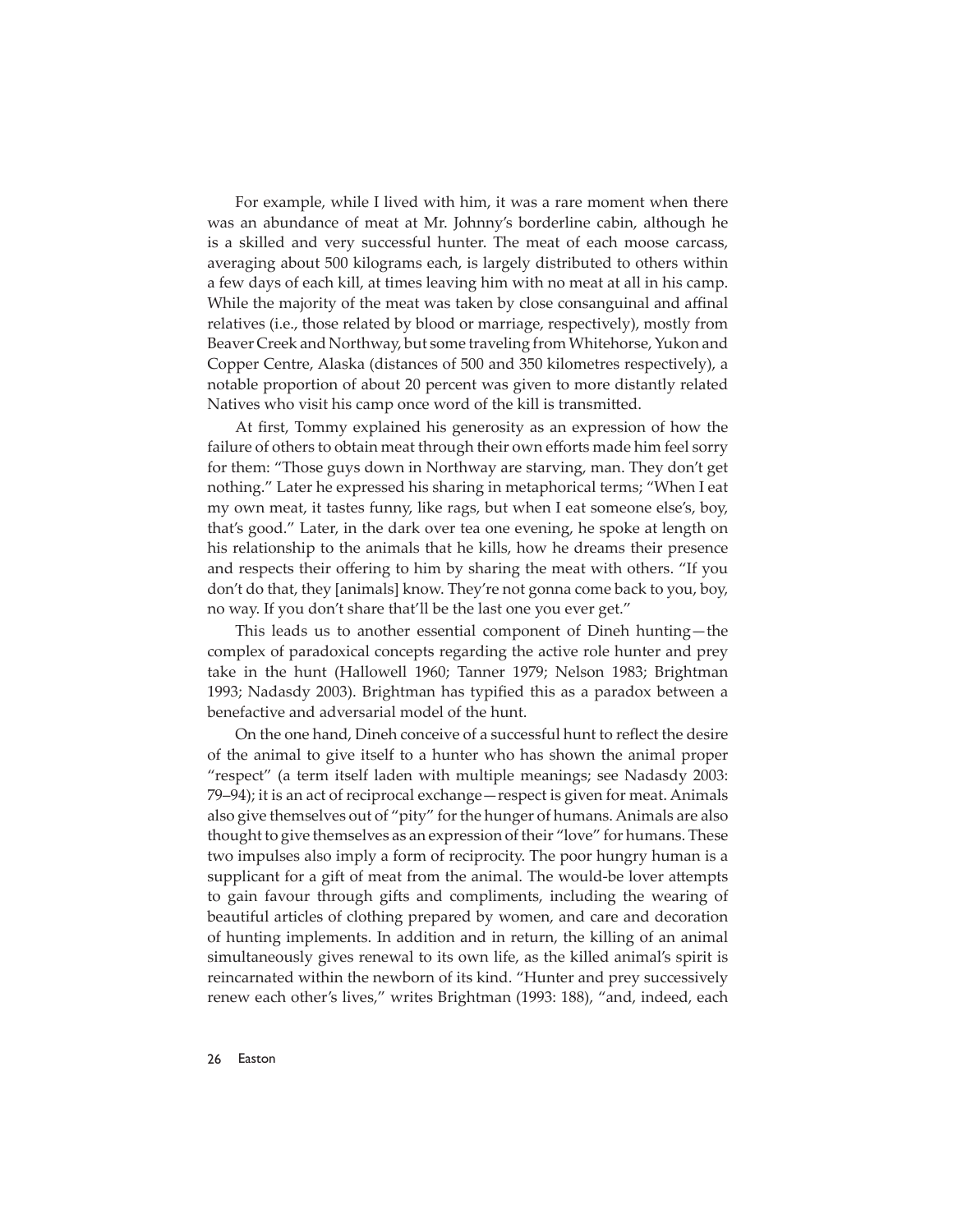seems to realize its innate nature in the transaction, the hunter as supplicant and the animal as benefactor."

However, as Mauss (1967) noted in *The Gift*, every act of giving has an element of compulsion on the recipient to make a return gift. This is what Brightman (1993: 189) refers to as innate "coercive and exploitative modalities that may be inimical to the creation of friendly feelings." The experience of skillful hunters failing to kill a prey demonstrates the animal's reluctance to die. The use of hunting fetishes, songs, and spells, and divination of the whereabouts of animals, are actions independent of, and are attempts to dominate, the animal's will. Alternatively, "animals that bite, struggle, and lead their hunters on exhausting chases cannot readily be defined as voluntary benefactors" (Brightman 1993: 201).

These paradoxical ambiguities of killing animals reflect important concerns of Dineh thought-worlds. In some respects, the oppositions are complimentary and mediated by the existence of the contingent uncertainties in other aspects of life, such as evidence provided by dreams and myths that demonstrate the illusory nature of our external senses (see Sharp 2001), which in turn informs and reflects similar paradoxes of Dineh conceptions of Self and Other, such as the limit of personal authority and control (Ridington 1988)—one of the principal points I believe Mr. Johnny was trying to make in his comments to me on the wolf-kill program. Most importantly, however, infusing all of these notions is a sense of belonging and participation in an environment that is fundamentally generous and caring of human beings, what Nurit Bird-David (1990) has called the Indigenous hunter's sense of the bush as "a giving environment."

As one Dineh who works for the highways department shared with me, "Sometimes I leave my bed in the village in the middle of the night; I can't sleep good there. I'll drive out here and go down to *Tsogot Cho Mann*, the lake down there where I used to live before the village, and just sleep under the trees. Boy, I wake up good and happy."

#### **Game Management in the Yukon**

Since the beginning of the Canadian state's arrival in the Yukon, the management of game has been one of its principal concerns. One of the first pieces of the newly established Yukon Territorial Council was "An Ordinance for the Preservation of Game," passed in January 1901. Since then, more regulatory actions have involved the application of the Wildlife Act in its various forms than any other legislation applicable to the Yukon. "In fact, the Territorial Council or Legislature has revised or amended the Yukon's game laws at virtually every session" since 1901 (McCandless 1985: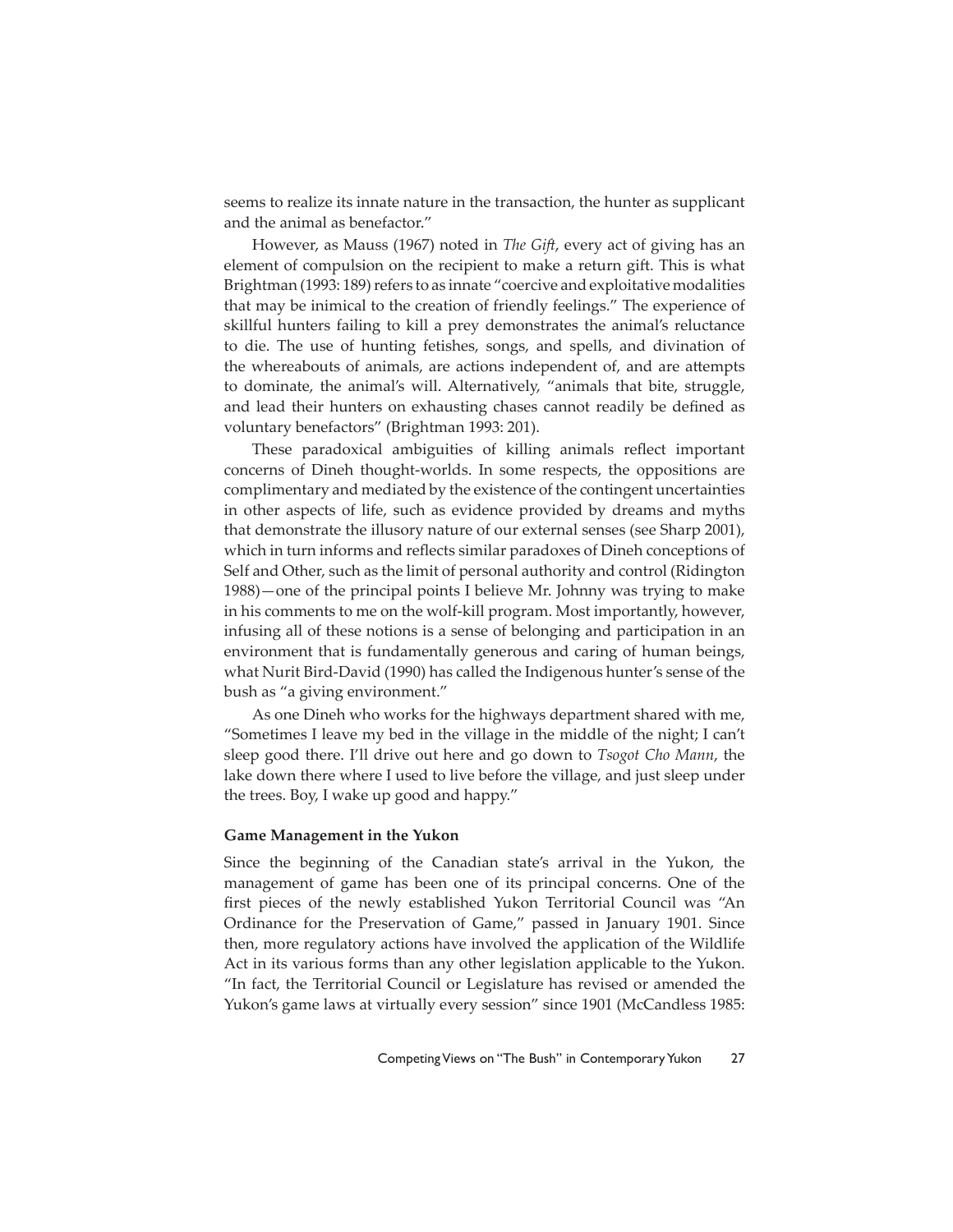33). Harvest rates, management areas, daily or seasonal limits, methods of predation, distribution of meat and furs, licensing procedures and fees, and a multitude of additional criteria are regularly scrutinized and altered by a bureaucracy that today falls within the Yukon government's department of environment.

I'll not go over the history of game management in the Yukon— McCandless (1985) presents a good account for those interested in that. Since McCandless' work, however, the structure of game management in the Yukon has been forever altered by the passage of the Yukon Umbrella Final Agreement (the UFA) between the Government of Canada, the Council for Yukon Indians (now known as the Council of Yukon First Nations), and the Government of the Yukon, which was enacted as federal legislation in 1994.

The preamble of the UFA sets out the reasons for the negotiation and subsequent implementation of the agreement. There are eleven reasons articulated in all: the parties recognize the assertion of Aboriginal rights, the parties wish to achieve certainty in their relationships, the parties intend to negotiate specific land claims under the umbrella agreement, and so on. But two of these reasons really stand out, in my mind, as to what the "heart and soul," or the "spirit," of the UFA is meant to address:

> The parties to the Umbrella Final Agreement wish to recognize and protect a way of life that is based on an economic and spiritual relationship between Yukon Indian People and the land; The parties to the Umbrella Final Agreement wish to encourage and protect the cultural distinctiveness and social well-being of Yukon Indian People.

All subsequent specific land claims agreements with individual Yukon First Nations contain similar language in their statements of purpose for the agreement.

Many of the detailed subsequent chapters of the UFA (there are twentyeight in all, encompassing 292 pages) are directly or tangentially related to the management of resources within the territory. In most cases, these set out requirements that the resources be "jointly managed" by decision making bodies comprised of representatives of the governments of Canada and the Yukon and representatives of Yukon First Nations.

Pre-eminent in regard to wildlife in the Yukon is the Yukon Fish and Wildlife Management Board (FWB), provided for in Chapter 16–Fish and Wildlife, subsection 16.7.1: "A Fish and Wildlife Management Board shall be established as the primary instrument of Fish and Wildlife management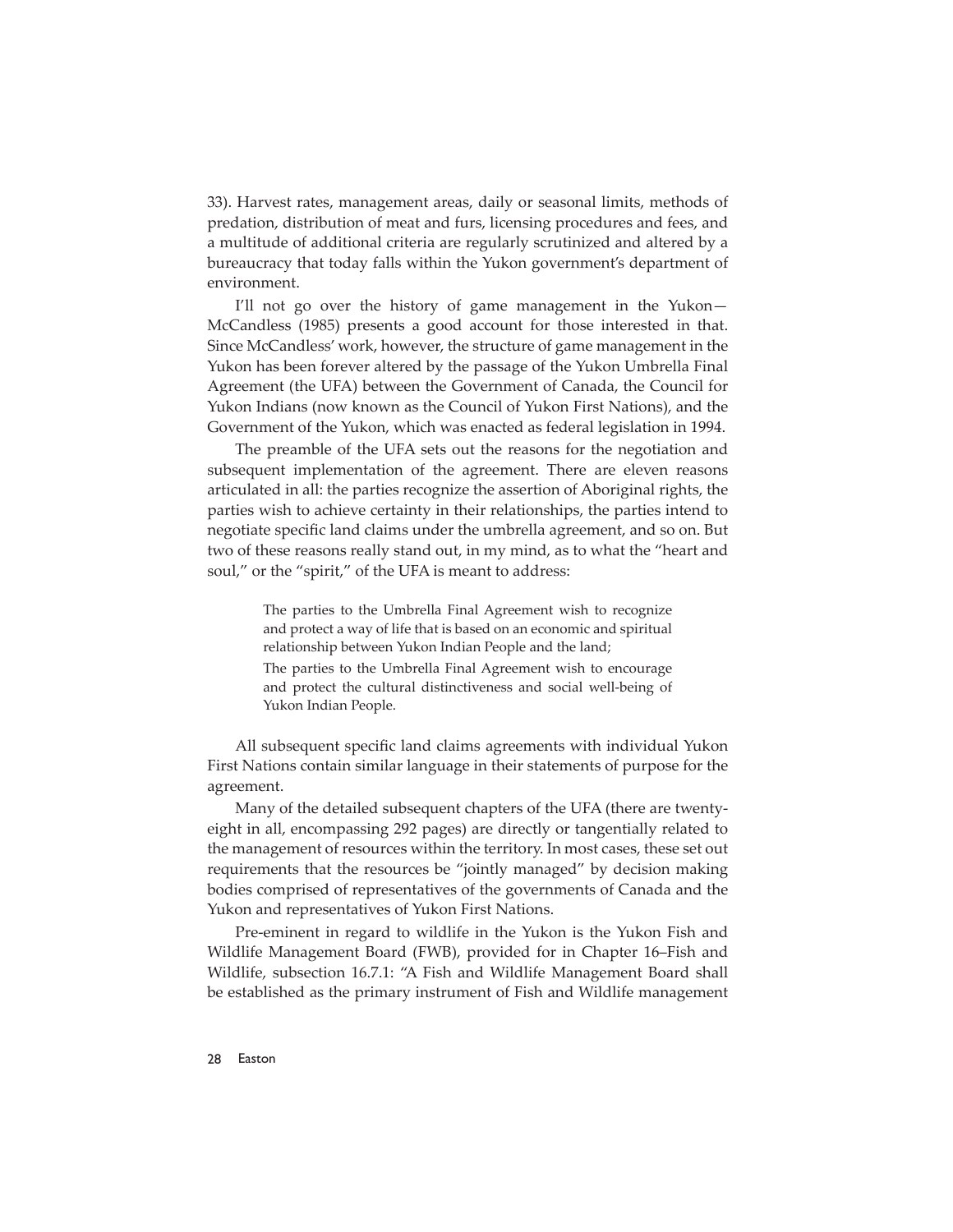in the Yukon." The FWB was formally established in February of 1995. It is comprised of six members chosen by the governments of Canada and the Yukon and six members chosen by Yukon First Nations. This body is responsible for "issues that afffect fish, wildlife, habitat, and users territorywide."

The UFA also sets out that each subsequent specific land claims agreement with a Yukon First Nation will provide for the establishment of a local "Renewable Resources Council," which will play the primary role on fish and wildlife issues that are specific within the traditional territory of a Yukon First Nation. The local councils may make recommendations to the board for consideration of wider application.

The board, in its turn, has two important legal limitations. The first is that its decisions must act "in the *public* interest" (emphasis added); the second limitation is that their deliberations can only result in a *recommendation* of legislative and regulatory changes to the Yukon government's minister of renewable resources (now, the minister of environment).

The legal limitations to the FWB's authority present a fundamental barrier to the achievement of the lofty objectives stated so eloquently in the preamble to the land claims agreements in the Yukon. First, limiting decisions to those "in the public interest" is proper enough in principle, but, in fact, forever dooms the FWB to act in the majority interest, which in turn guarantees that descisions based on the cultural values of the Native minority population in the Yukon will seldom, if ever, take precedent over the cultural values of the non-Native majority. Second, the minister of environment may choose to implement, amend, or ignore any recommendation by the FWB. Thus, in the final analysis, the ultimate power in regard to fish and wildlife use in the Yukon remains within the political control of the territorial government.

### **The Division of Yukon Cultures: The Catch and Release Debate in the Yukon**

An example of the inherent distance between stated objectives and practical implementation under this legal regime is to be found in the FWB's examination of the practice of "catch and release" fishing in the Yukon in the late 1990s. While this example is somewhat dated today (i.e., 2008), it nevertheless provides a clear case study of how Euro-Canadian attitudes toward animals have failed to take seriously the complex suite of values inherent in *Dineh's* perception of the bush and its inhabitants.

The board was aware that this practice was of considerable concern to Yukon Native people since its formal establishment in 1995. In its 1997-98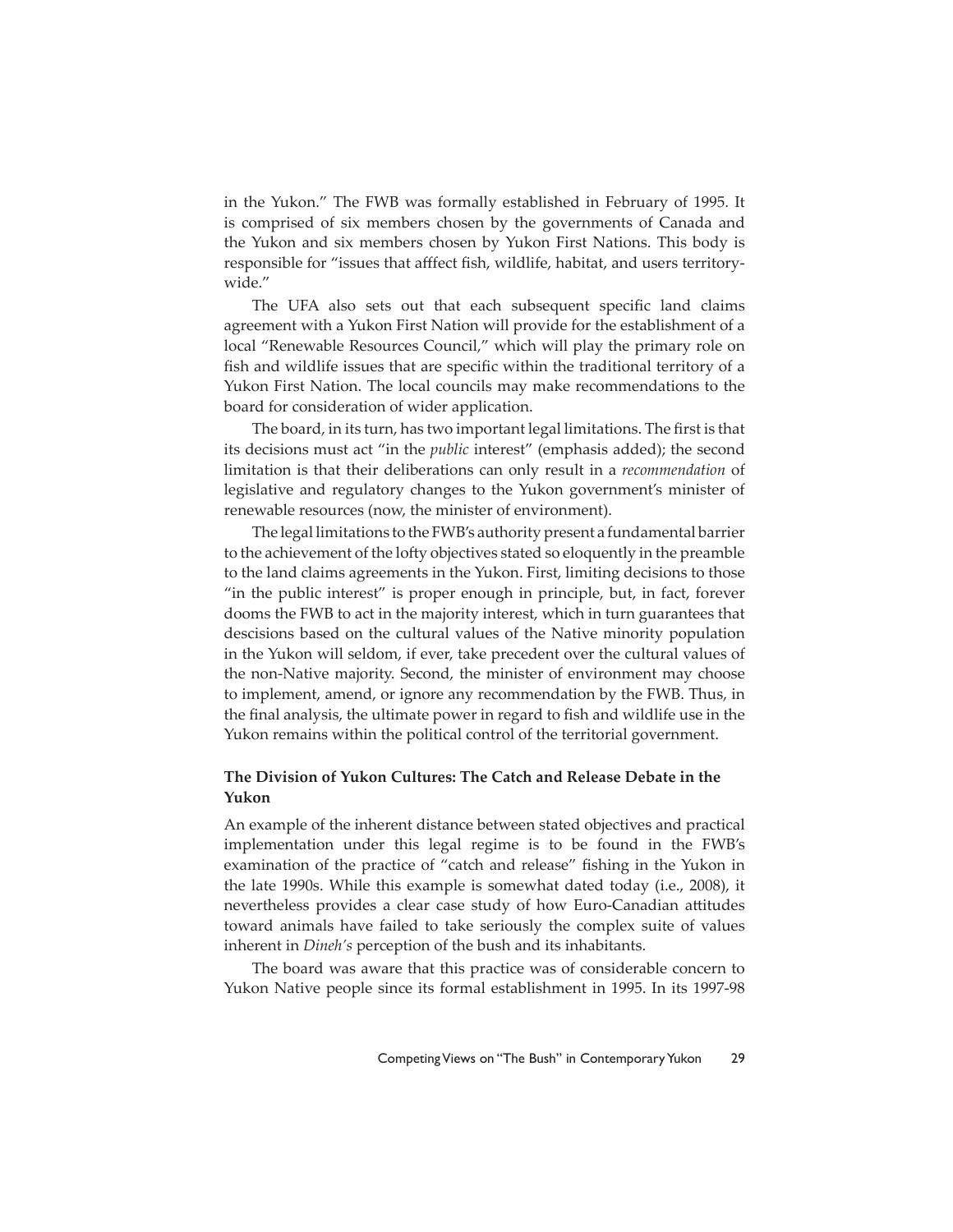Annual Report it states that "over the past several years, whenever planning exercises are taking place for the management of fish and wildlife in the Yukon, the question of catch and release fishing and its acceptability as a *management tool* is raised. As a result of this continuing concern, the Board decided to include an analysis of this management tool in its 1997/98 work plan" (Yukon Fish and Wildlife Management Board 1998: 16, emphasis added).

The analysis would proceed through a working group, which would commission "a review of the mortality rates associated with the catch and release practice ... a summary of the importance of fish harvesting to Yukon First Nations and their respect for the resource … information on the importance of sport fishing opportunites to all Yukoners and of the contribution that sport fishing makes to the Yukon economy." The objective of the board's consideration of this information would be to "develop policies and guidelines that will assist conservation and management of fish stocks for future generations while recognizing the need to provide high quality opportunities for sport fishing and fish harvesting" (Yukon Fish and Wildlife Management Board 1998: 16).

Earlier in the same report, the current chair of the board spoke to the issue of catch and release and the board's planned approach to the issue:

> Catch and Release Fishing [has] bedevilled us since the Board was formed but we are now in the process of working on [this] big difficult issue.

> … Yukoners have strongly held diverse views about how wildlife in the territory should be managed. It's the Board's job to work its way through those differing views and recommend management solutions that are in the "public interest." Controversy is bound to occur. The Board must know how all sectors of the Yukon population feel and what they know in order to develop recommendations that will be in the public's interest. (Yukon Fish and Wildlife Management Board 1998: 4).

The commissioned reports were released to the public over the following two years: *The Importance of Fishing and Fish Harvesting to Yukon First Nations People—A Summary*, in August 1998, *An Evaluation of Hooking Mortality Resulting from Live-Release Fishing Practice*, in October 1998, and *Social and Economic Values of Angling in the Yukon*, in June 1999.

The knowledge that the board was considering the catch and release issue, along with the staged release of the reports, generated considerable public debates throughout the Yukon over the next two years, at workplaces,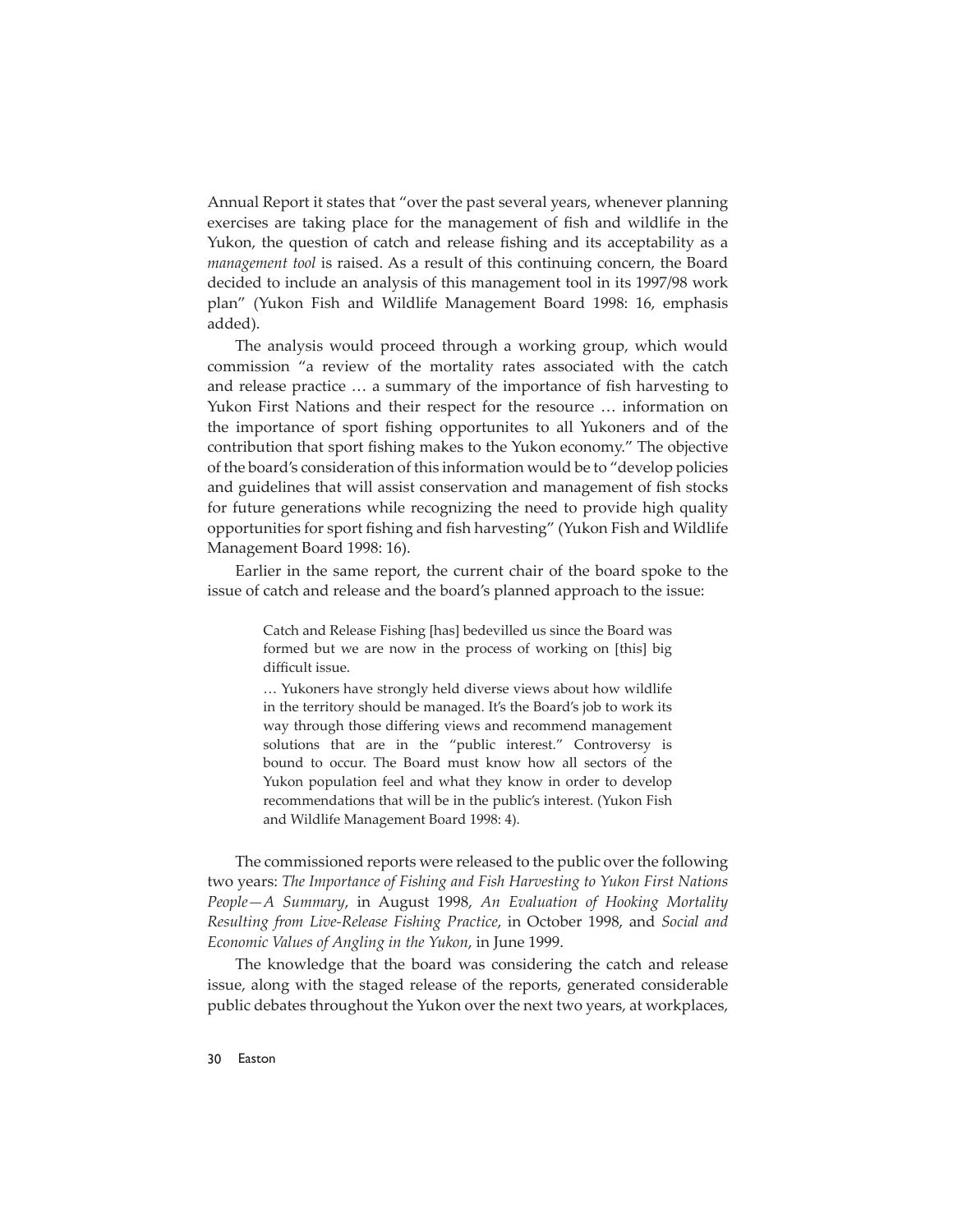in bar rooms and boardrooms, within First Nations and territorial governments, and in the radio and newspaper media. By far, the majority opinion was an exclamation of concern that catch and release fishing might be prohibited. The opposition party of the day (the Yukon Party) maintained in the legislature that the FWB's examination of the issue was a result of the direction of the governing New Democratic Party cabinet, a majority of whom were of Native ethnicity.

The controversy was great enough for the board to comment on it in its 1998-99 Annual Report, prior to its formal collation of scheduled public input and the completion of its third report on catch and release. The third report was not due to be completed for nearly a year, involving a planned workshop in the coming fall and a public review of recommendations at the FWB annual public meeting in December. In commenting ahead of the completion of the third catch and release report, the FWB did so in what can only be viewed as a preconcieved formulation of their eventual decision:

> In pursuing this course of action the Board has made it clear that this initiative was taken on by the Board itself, and not in response to government or other agency interests. Secondly, it is not the intent of the Board to prohibit live release or selective fish harvesting as a management tool but rather to provide clear understanding of the practice and a guidance based on public input toward improved management of angling in the Yukon (Yukon Fish and Wildlife Management Board 1999a: 13–14).

But a prohibition on catch and release fishing was exactly what a majority of Yukon Native people desired. *The Importance of Fishing and Fish Harvesting to Yukon First Nations People* (Muckenheim 1998) was based on interviews with ninety First Nations people of various ages and both male and female. Fifty-five (61 percent) were totally against catch and release, while a further 30 (33 percent) would never practice it themselves but were of the opinion that they couldn't tell others what to do. In total, then, 94 percent of those interviewed were against the practice. "When asked about the use of catch and release fishing as a management tool, many people echoed the same feelings. 'Catch and release fishing goes against the fundamental beliefs of the First Nations people' ... They consider [it] to be 'playing with the fish' which is very disrespectful  $\ldots$  [that] you only fish for food  $\ldots$  and that you never, never play with the animals. You must respect them or they won't come back" (Muckenheim 1998: 3).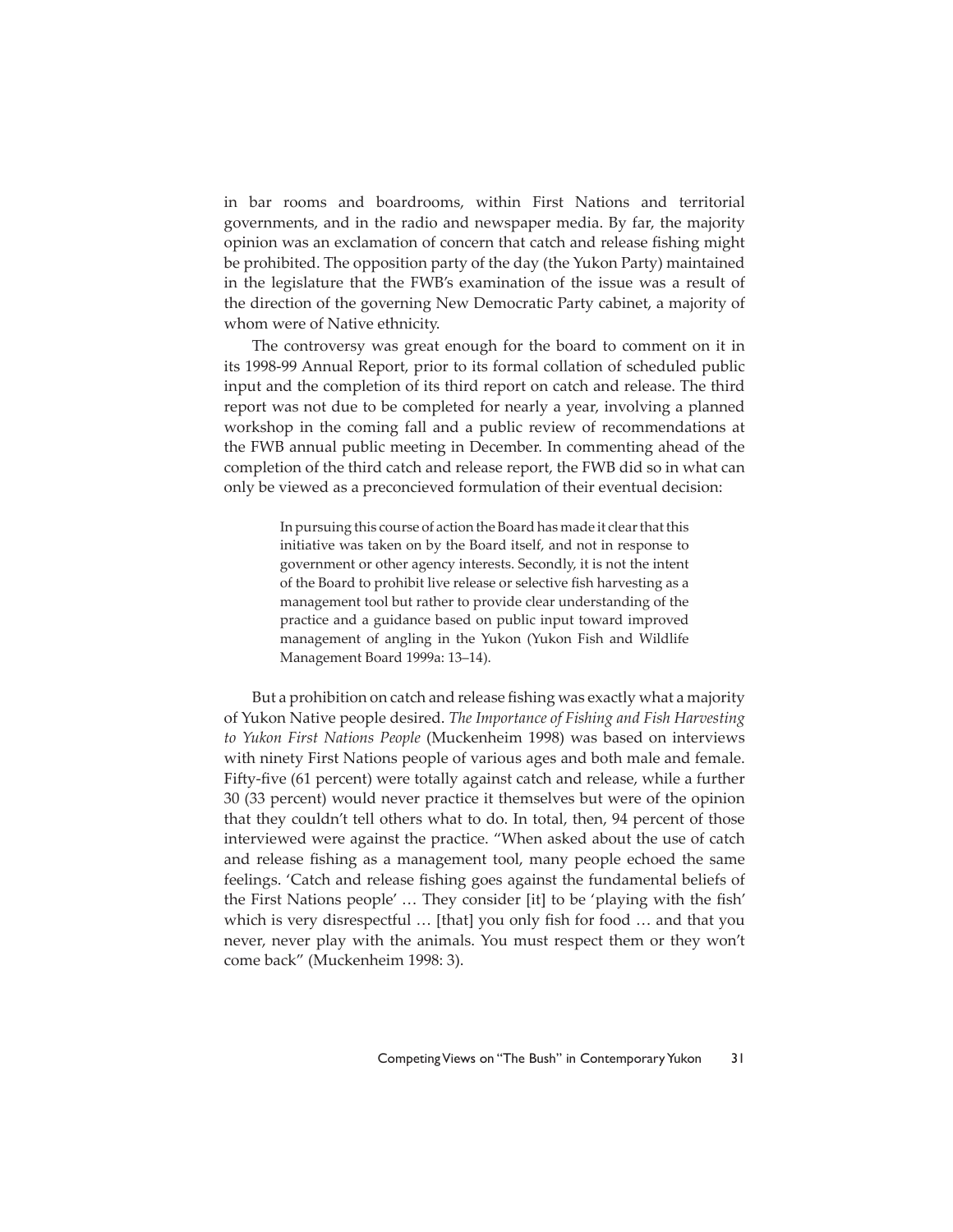Some of the specific comments recorded in the report included:

"How would you like it if someone put a hook in your mouth and pulled you around for a while then let you go?"

"It's cruel and hurts the fish."

"How do we know that fish don't suffer? They can't talk."

"Catch and release is just another way for the government to collect money from people by selling licenses."

"Let people catch and release and sport fish only in stocked lakes, and leave the natural populations of fish alone."

"Managing fish and wildlife is the wrong terminology; you just think you're managing it. The Creator manages it." (Muckenheim 1998: 10–11).

These attitudes stand in sharp contrast to those contained in the report on *Social and Economic Values of Angling in the Yukon*, which was based on a review of fishing license statistics, a 1995 survey of anglers, and a focus group of fishing guides, fishing instructors, retailers of fishing equipment, tourism, and one lodge owner. There are no specific data on numbers of each group, nor their ethnicity or gender; what is clear, however, is that all of the focus group members had a direct economic interest in sport fishing, which in 1999 was estimated to be "well over \$10 million annually."

In the 1995 survey "When asked why they fish, Yukon residents cited 'relaxation,' 'enjoying nature,' and 'getting away' as their highest motivation, with 'family togetherness' coming next, and 'catching a trophy fish' as the least important reason. Catching a fish to eat ranked roughly in the middlerange of Yukoners interest in angling." The survey recorded that a total of 288,587 fish were caught by both residents and non-residents, of which 80,258 (27.8 percent) were kept, while 208,329 (72.2 percent) were released. These figures are roughly equivalent to the practice of catch and release by Yukon anglers; the survey found that 70.6 percent practised it regularly, while 29.4 percent did not ever (Yukon Fish and Wildlife Management Board 1999b: 10).

The focus group discussions indicated that while many were aware of the negative attitude towards the practice of catch and release by the Yukon's Aboriginal population, they were equally adamant that it was, for them, their culture's way of showing "the highest respect for the value of fish, both as a food resource and as a living animal." The group maintained that it was necessary for everyone to find common ground: "At the end of the day, we are all Yukoners. We share a common resource and the foundation of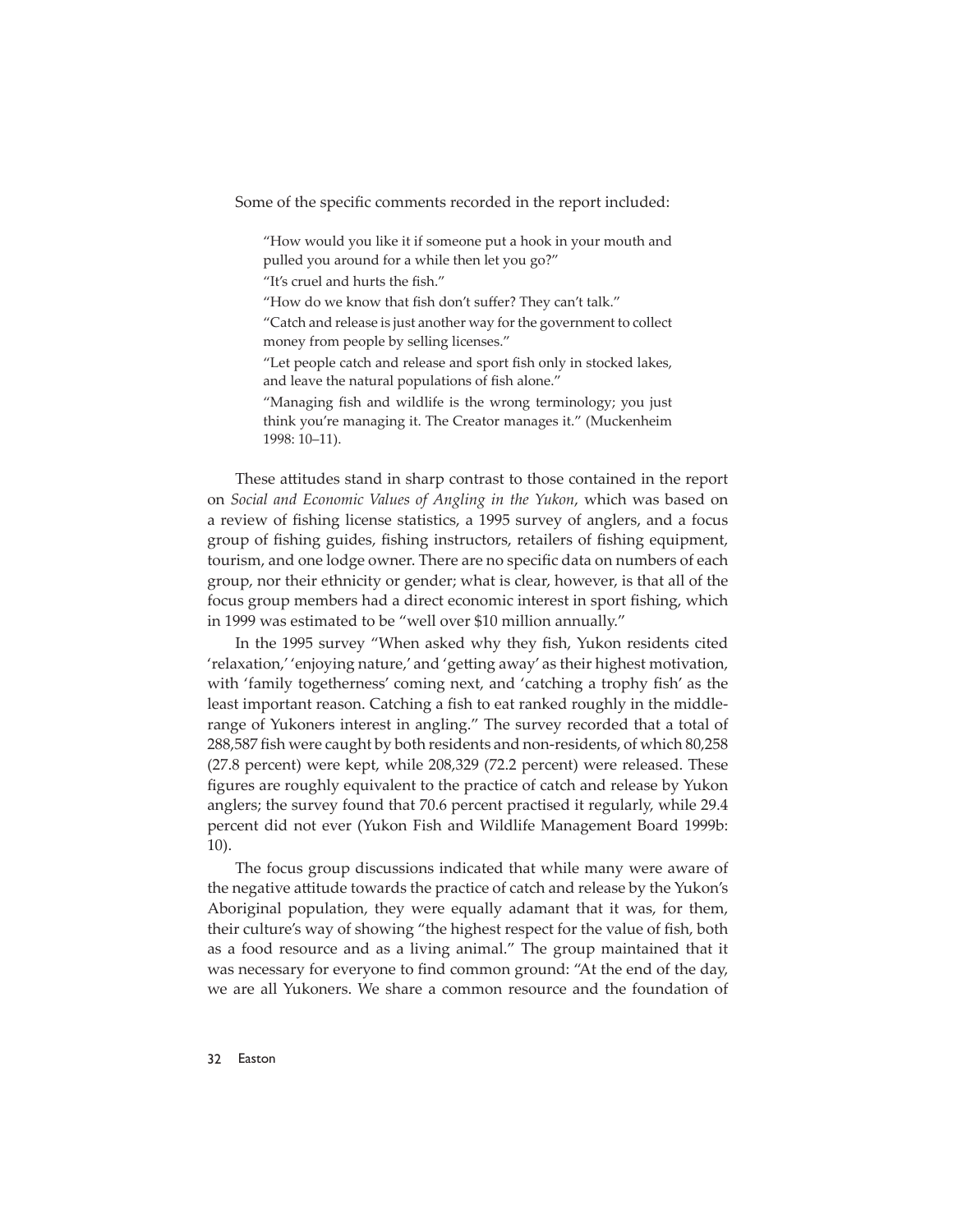our thinking on both sides is based on respect" (Yukon Fish and Wildlife Management Board 1999b: 8).

The recommended, respectful course of action by the commercial focus group? Promote further catch and release as a management tool to enhance the preservation of fish stocks and expand the economic capacity of the recreational fishing industry.

Of the sixty-three specific recommendations by the commercial focus group, thirty-four are suggestions regarding how to promote catch and release fishing, which emphasizes "the positive aspects of live release rather than the negative." Specific recommendations included major industry, community specific, and general public "education campaigns," as well as integrating the message in school curriculum throughout the territory.

The protection of the economic interests of the group was baldly stated: "Do not curtail live release angling as it will hurt business," reads one comment; another, "Do not recommend a number of fish that can be live released as it will limit tourist interest." Besides, the group concludes, "ethical decisions should not appear in regulations" (Yukon Fish and Wildlife Management Board 1999b: 13–15).

The response of the FWB early in 2000 was perhaps predictable by this time. They recommended the continuance of catch and release fishing, though emphasizing that the use of barbless fish hooks should be promoted to reduce the mortality of released fish, and set up a "Fish Think Tank" working group whose responsibility is to "equip people with an educated choice on live release fishing" (Yukon Fish and Wildlife Management Board 2000: 16).

#### **Discussion**

The emergence of co-management regimes for a variety of public interest resources in the late 1970s and early 1980s was seen as a quantum leap forward towards accomodating Aboriginal interests and concerns regarding resources within their traditional territory. Indeed, from the 1980s through the mid-1990s, co-management regimes proliferated across northern Canada, consolidating into entirely new bureaucratic structures with their own methods of command and control of information gathering, distillation of data and analysis, and decision making (Nadasdy 2003). On the face of it, through guaranteed representation of community members, both Aboriginal and Euro-Canadian, this should have led to a greater accomodation of Aboriginal interests and values. However, recent critical assessments of the effectiveness of co-management suggest otherwise (Lyman 2002; Nadasdy 2003; Natcher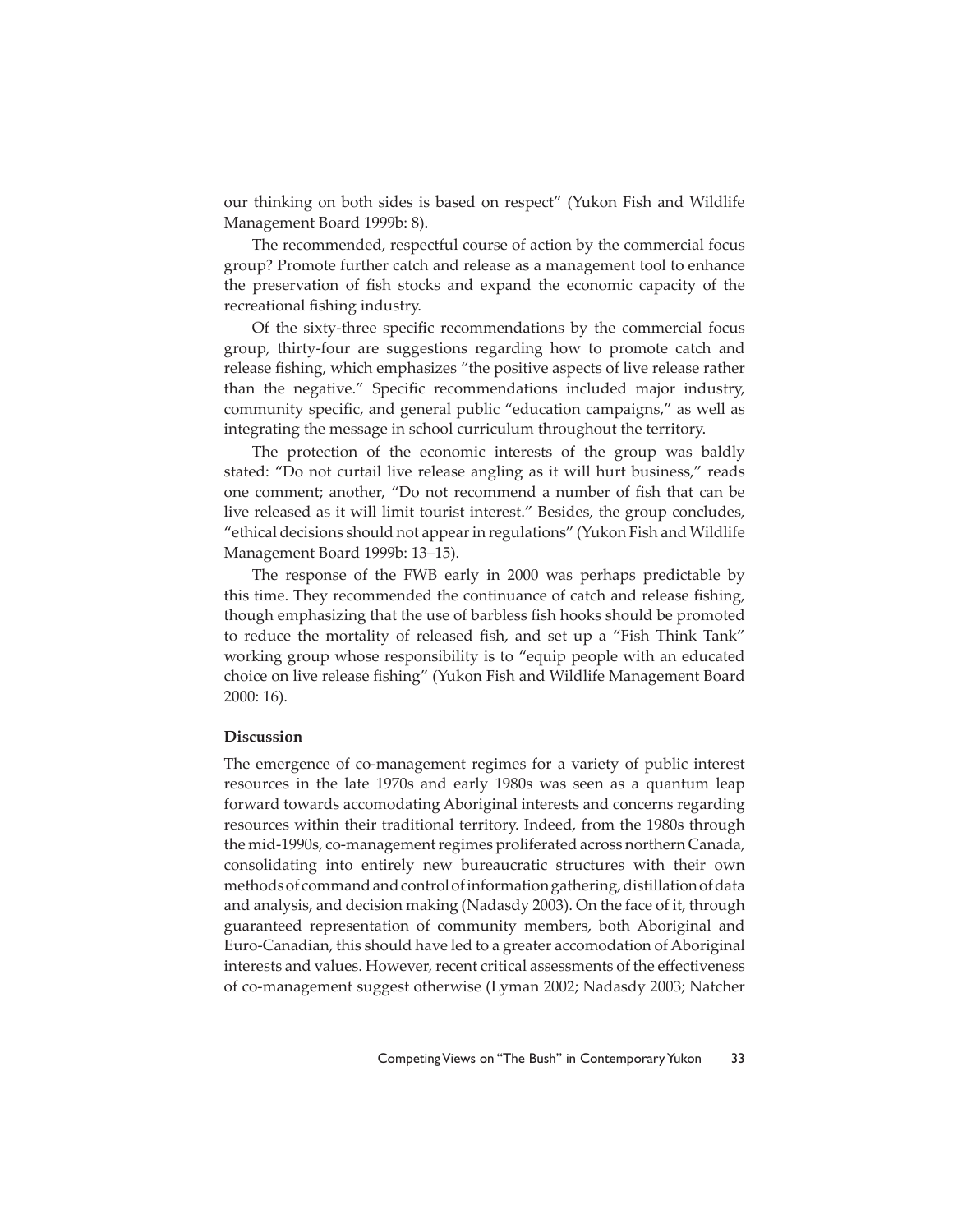et al. 2005), finding that Aboriginal values are often marginalized within the context of their being an ineffective basis for decision making since they are based on moral "feelings" and not rational "facts."

It is an important question to ask how and why, with equal representation on these decision making bodies, First Nations values are marginalized. It might be instructive to examine the process the FWB went through in their internal discussions and personal interactions, but I am unable to do so here.<sup>2</sup> Intuitively, based on my fieldwork with Dineh in the Yukon and Alaska, I believe this has much to do with Dineh sensibilities about the limit of personal authority towards others—whether persons or other-than-human persons—which is reflected in the survey results that while 33 percent of First Nation respondents would never practice catch and release themselves, they were of the opinion that they couldn't tell others what to do.

We should also ask why non-Aboriginal participants in catch and release fishing see no harm in the practice, particularly since the survey respondents overwhelmingly indicated that their prime motivation for fishing was "relaxation," "enjoying nature," and "getting away" as their highest motivation, with "family togetherness" coming next—catching a fish to eat was less important, and catching a trophy fish was among the least important reason for fishing. There is a peculiar disconnect between motivations and actions here, particularly when we consider that the majority of non-Native fishing is engaged in by men and groups of men. Whether in the company of children or not, catch and release fishing can be critically seen as an extension of consumer capitalist culture in which fullfillment lies in the control and use of things external to ourselves—the fetishization of objects into spiritual containers of blessing. In addition, consumer capitalist values emphasize the importance of being productive, doing things, making things, getting things, using things, and throwing them away once we have experienced them. In this sense, the fish are commodified into objects of entertainment and pleasure, and I suspect that this depersonalization of other-than-human persons into expendable commodities goes to the root of *Dineh* discomfort with the practice.

In any event, the public debate and decision making regarding catch and release fishing, and other issues like it, such as natural gas pipeline and railway developments, past and current discussions on Yukon school curriculum (which now *promotes* catch and release fishing to young Native students, a fact which lies beyond irony and at the heart of the state's hegemonic project), reveal a continued deep schism between Native and white attitudes to our environment and the roles and responsibilities humans hold within it.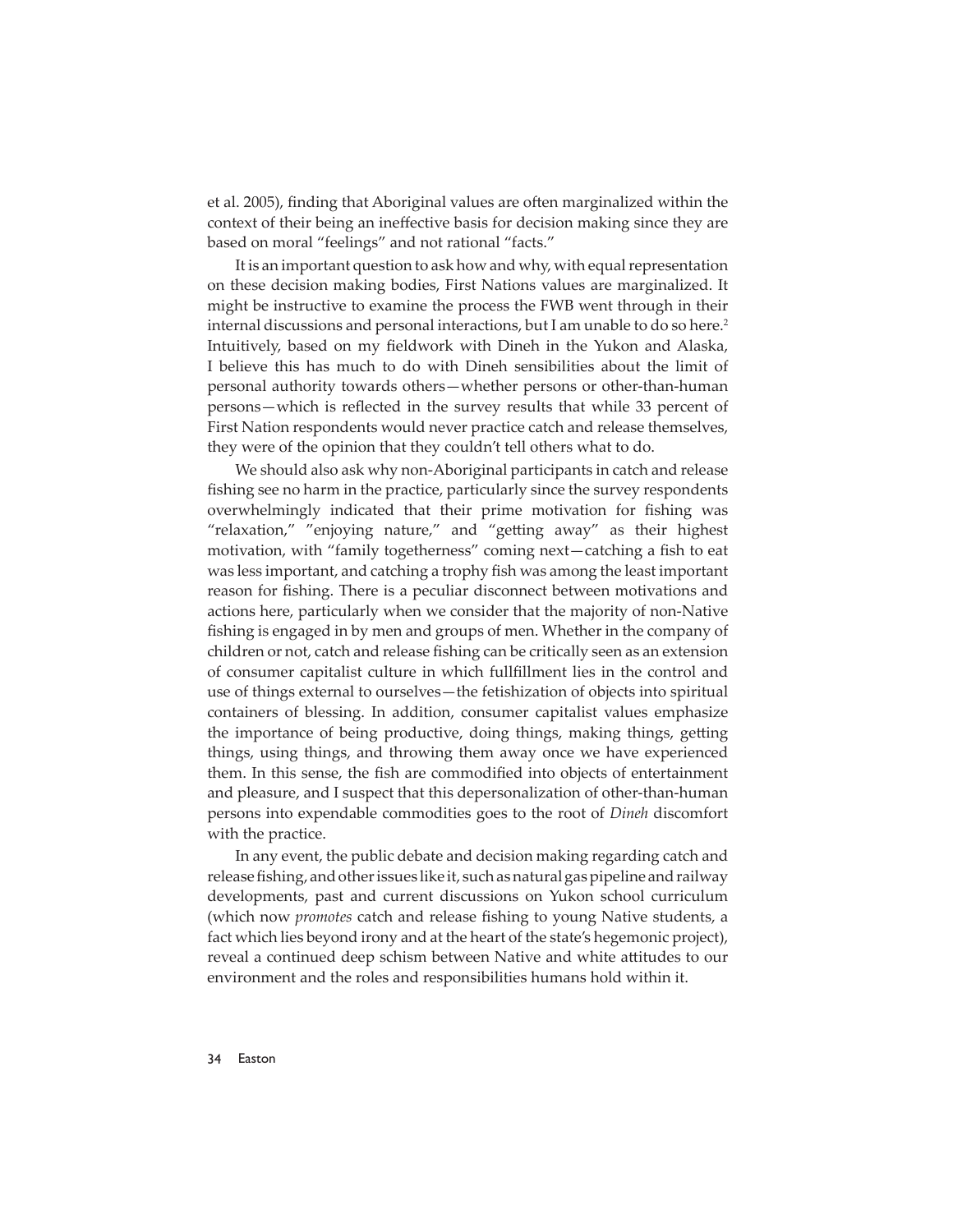In the case of catch and release fishing, it was undoubtedly disingenuous of both the focus group and the FWB to emphasize that reaching "common ground" on the issue was partly based on the desire to keep ethical decisions out of the fishing regulations. The law and its regulations are precisely the codification of ethics within a statutory frame by which they can be legitimately enforced by the state.

What was publicly played out in the live release debate can perhaps be more accurately portrayed as the true function of much of the state legal system - the codification of the protection of dominant, most often economic, interests against competing subordinate interests. It also revealed to many Native people that despite the lofty language of the UFA's purpose, the detailed legal mechanisms contained in its near 300 pages may not in fact be able to "encourage and protect the cultural distinctiveness and social wellbeing of Yukon Indian People."

#### **Conclusion**

Increasingly, Yukon Native people of my aquaintance are seeing the UFA as yet one more mechanism, perhaps the most effective mechanism yet devised, to promote the assimilation of their cultural distinctiveness within the dominant framework of western consumer capitalist democracies and their cultural values.

The evidence of this is increasingly mounting—the human and time demands of "self-government" that reduce or completely replace the amount of time people have to spend on the land, the almost incessant consultations on issues at which their cultural values are always "recognized" but seldom used as the final basis of decision making, the co-option of representatives on various boards to make decisions based not on the interests of Yukon Natives but the "common good of all Yukoners," and, in the case of wildlife management, the fundamental refusal by non-Natives to take seriously the spiritual relationship between humans and "other-than-human persons" of the bush.

To some this is akin to an act of desecration within a church. "Indian people don't tell white how to believe in god, how to pray," Mrs. Bessie John once lamented to me long ago in her smokehouse. "You guys shouldn't tell us that either. I respect Jesus, Mary, the Ghost. Why can't whites respect us, our way?" I didn't have an answer for her then and, despite all of the apparent progress the Yukon has achieved through the land claims process, I feel even less close to an answer to her question today.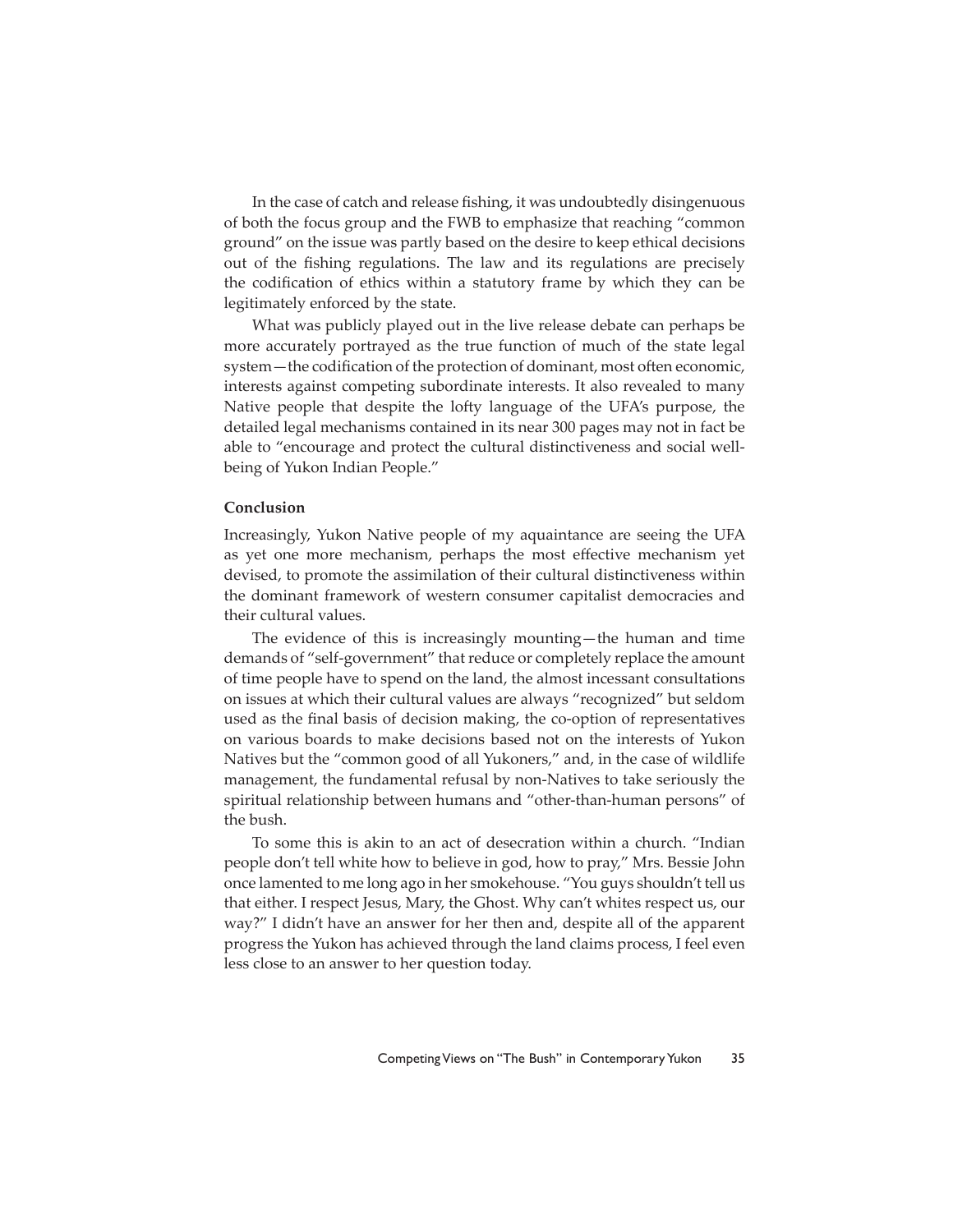#### **Author**

**Norm Easton** is instructor of anthropology at Yukon College and has conducted yearly ethnographic fieldwork among the Dineh of Yukon and Alaska since 1986.

#### **Notes**

- 1. I use the term Dineh to indicate the Aboriginal people of the North who speak or who are the descendents of speakers of the Athapaskan language.
- 2. In the course of thinking, developing, and writing this essay I made a request to the Fish and Wildlife Board to comment on a draft version; I have never received a formal reply.

#### **References**

- Bird-David, Nurit. 1990. The giving environment: Another perspective on the economic system of gatherer-hunters. *Current Anthropology* 31(2):183–196.
- Brightman, Robert. 1993. *Grateful prey: Rock Cree human—animal relationships*. Berkley: University of California Press.

Cruikshank, Julie. 2006. *Do glaciers listen*? Vancouver: UBC Press.

Easton, Norman Alexander. 2001. Intergenerational differences in ethnic identification in an Athapaskan community. *The American Review of Canadian Studies* (Spring/ Summer 2001): 105–119.

———. 2007. Richard Lee's contributions to anthropological understanding of the really 'Real' western Subarctic Dineh culture in the 20<sup>th</sup> century and the 'Real' Richard Lee and me. Before Farming, Online Edition, 2007/3 article 1.

- Feit, Harvey A. 1978. Waswanipi realities and adaptations: resource management and cognitive structure. Ph.D. Dissertation. McGill University.
- Friend, Connie, Gary Holton, Caroline Brown, Norman Alexander Easton, and Michael Koskey. 2007. Upper Tanana subsistence fisheries traditional ecological knowledge study. Final Report No. FIS 04-253. Fairbanks, Alaska: US Fish and Wildlife Service, Office of Subsistence Management, Fisheries Resource Management Program.
- Hallowell, Irving. 1960. Ojibwa ontology, behaviour, and world view. In Stanley Diamond (ed.), *Culture in history: Essays in honour of Paul Radin* (pp. 19–52). New York: Columbia University Press.
- Halpin, Libby. 1987. Living off the land: Contemporary subsistence in Tetlin, Alaska. [Technical Paper No. 149]. Fairbanks: Alaska Department of Fish and Game, Division of Subsistence.
- Haynes, Terry L., Martha Case, James A. Fall, Libby Halpin, and Michelle Robert. 1984. The use of copper river salmon and other food resources by Upper Tanana communities, 1983-1984. [Technical Paper No. 115]. Fairbanks: Alaska Department of Fish and Game, Division of Subsistence.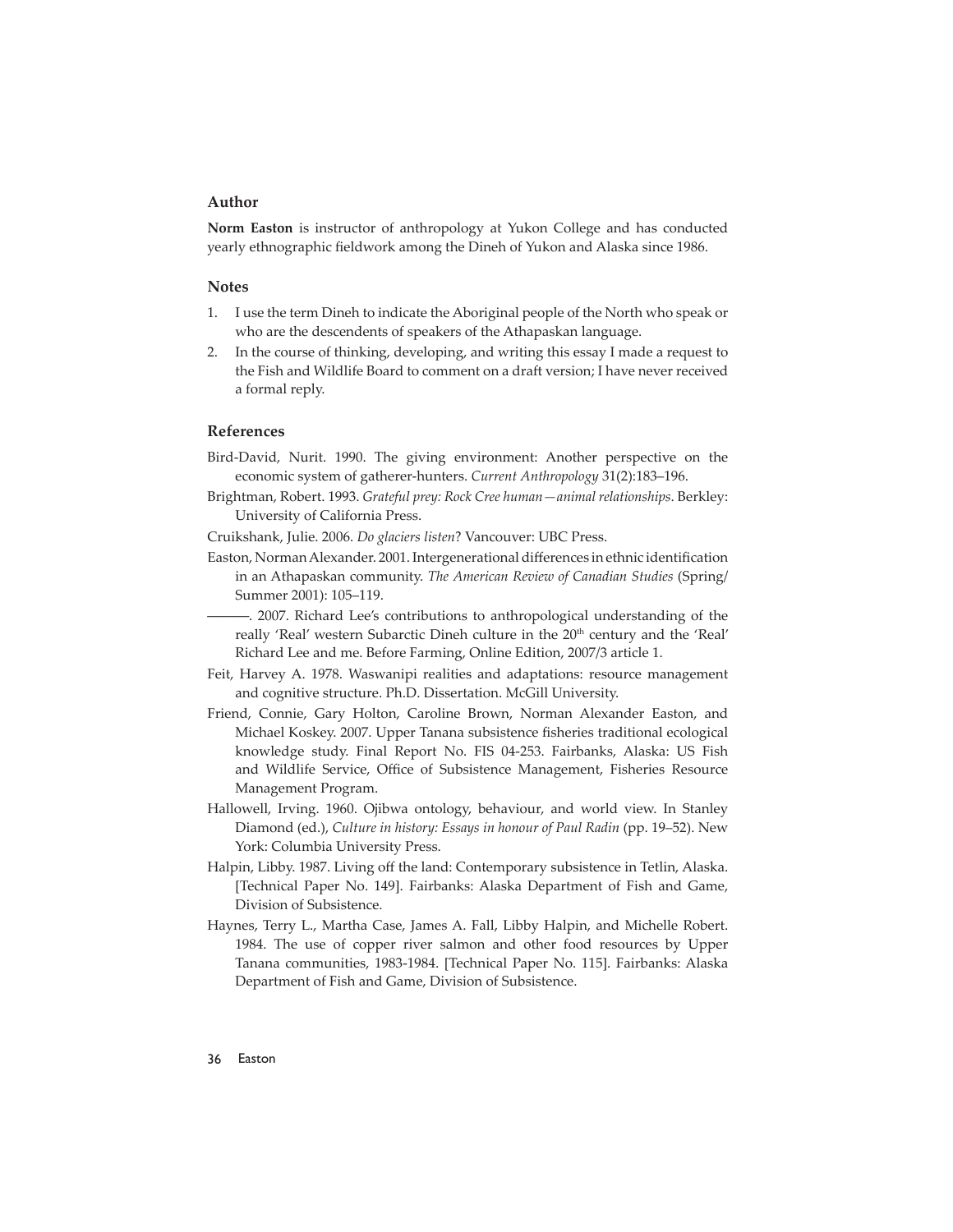- Lyman, Jon. 2002. Cultural values and change: Catch and release in Alaska sport fishing. In J. A. Lucy and A. L. Studholme (eds.), *Catch and release in marine recreational fi sheries*. Bethesda: Alaska Fisheries Society, pp. 29–34.
- McCandless, Richard. 1985. *Yukon wildlife: A social history*. Edmonton: University of Alberta Press.
- Mauss, Marcel. 1967. *The gift : Forms and function of exchange in archaic societies*. New York: Norton and Co. (Originally published 1925).
- McClellan, Catherine. 1975. *My old people say: An ethnographic survey of the southern Yukon Territory* (2 Vols.) Publications in Ethnology, No. 6 (1&2). Ottawa: National Museums of Canada.
- McKennan, Robert. 1959. *The Upper Tanana Indians*. New Haven, CT: Yale University Publications in Anthropology 55.
- Mishler, Craig and Simeone, William E. 2004. *Han: People of the river*. Fairbanks: University of Alaska Press.
- Muckenheim, Stephanie. 1998. The importance of fishing and fish harvesting to Yukon First Nations People. Yukon Fish and Wildlife Management Board, Report Series # 1. Whitehorse: Yukon Fish and Wildlife Management Board.
- Nadasdy, Paul. 2003. *Hunters and bureaucrats: Power, knowledge, and Aboriginal–State relations in the southwest Yukon.* Vancouver: University of British Columbia Press.
- $-$ . 2007. The gift in the animal: Ontology of hunting and human-animal sociality. *American Ethnologist* 34(1):25–43.
- Natcher, David C., Susan Davis, and Clifford G. Hickey. 2005. Co-Management: Managing relationships, not resources. *Human Organization* 64(3):240–250.
- Nelson, Richard. 1983. *Make prayers to the raven: A Koyukon view of the northern forest*. Chicago: University of Chicago Press.
- Ridington, Robin. 1988. Knowledge, power, and the individual in Subarctic hunting societies. *American Anthropologist* 90(1):98–110.
- Sharp, Henry S. 2001. *Loon: Memory, meaning, and reality in a northern Dene community*. Lincoln: University of Nebraska Press.
- Speck, Frank. 1935. *Naskapi: The savage hunters of the Labrador Peninsula*. Norman: University of Oklahoma Press.
- Tanner, Adrian. 1979. *Bringing home animals: Religious ideology and mode of production of the Mistassini Cree hunters*. [Social and Economic Studies No. 23] St. John's, NF: Institute of Social and Economic Research, Memorial University.
- VanStone, James. 1974. *Athapaskan adaptations: Hunters and fi shermen of the Subarctic forests*. Chicago: Harlan Davidson.
- Yukon Fish and Wildlife Management Board. 1998. *Third annual report, 1997-98*. Whitehorse: Yukon Fish and Wildlife Management Board.
	- ———. 1999a. *Fourth annual report, 1998-99*. Whitehorse: Yukon Fish and Wildlife Management Board.